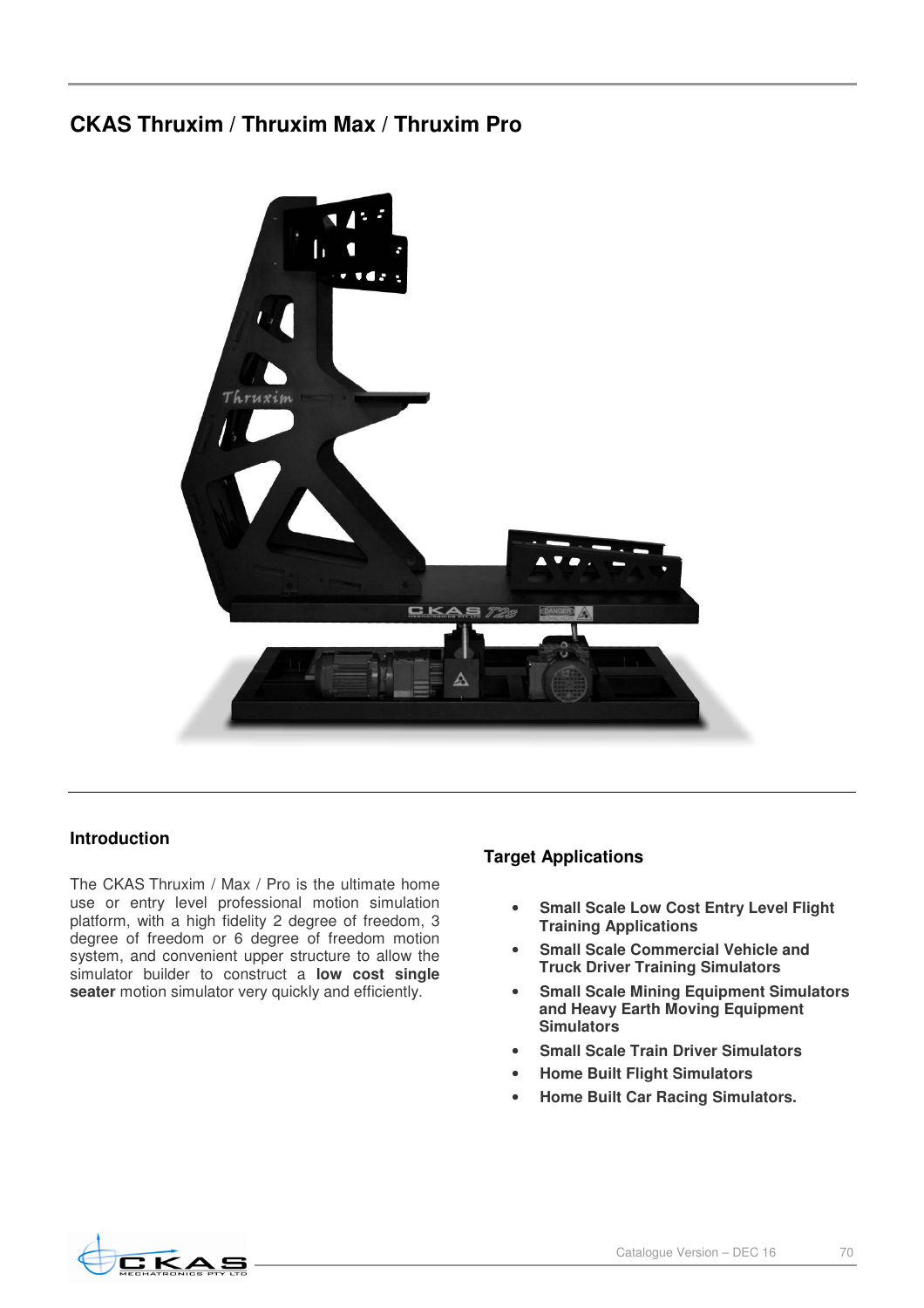## **General Description and Capabilities**

The CKAS Thruxim is based around the CKAS T2s 2DOF Motion System, the Thruxim Max around the CKAS U2s 3DOF Motion System and the Thruxim Pro around the W3s 6DOF Motion system, which all feature some incredible response and fidelity. The Thruxim range allows a professional simulator builder or home user to "instantly" build a motion simulator from typically available components such as monitors and gaming controllers, often already purchased for previous home set ups, and finally adds the most sought after quality of a real simulator - motion.

The CKAS Thruxim floor sits very low at only 300mm high, therefore eliminating the need for any specialised stair or gangway for stepping up onto it.

The expected life of the Thruxim is extremely high for its price point, and the maintenance requirements are minimal, especially important in commercial or consumer based applications.

The CKAS Thruxim / Max / Pro comes with the following key features:

- One of CKAS T2s 2DOF or U2s 3DOF or W3s 6DOF Motion Platforms (CE Certified for use in Europe)
- Flat packed raw MDF rigid framework and assembling hardware (screws/brackets/etc) which requires some very basic assembly to hold the main structure on the motion platform and provide a "table top" for controllers such as steering wheels or yokes
- Rigid prefabricated steel structure to hold up to three typical 24" LCD or LED monitors (VESA 75 or VESA 100 mounting holes) for total immersion.
- Folded steel brackets for mounting a typical "auto" style seat to the motion system.

The following items are NOT included in a CKAS Thruxim / Max / Pro:

- Computer is not included most customers already own a high end computer with all the gaming or simulation software installed
- Monitors are not included most customers already own monitors for gaming, or alternatively they can be purchased locally cheaper than being shipped from CKAS in Australia (24" with low profile bezel recommended)
- Gaming Controllers are not included Most customers already own high end gaming controllers of their own choice and virtually all of them are designed to "grab" onto the edge of a desk or table top
- Seat is not included Due to the awkward shape of a racing seat and typically heavy weight, it is very costly to ship them from Australia. These are always available locally cheaper from an automotive parts supplier.

**For more information about software compatibility and performance characteristics, please see data sheet for CKAS T2s 2DOF Motion System (2DOF Low Cost Systems), CKAS U2s 3DOF Motion System (3DOF Low Cost Systems) and CKAS W3s 6DOF Motion System (6DOF Low Cost Systems).** 

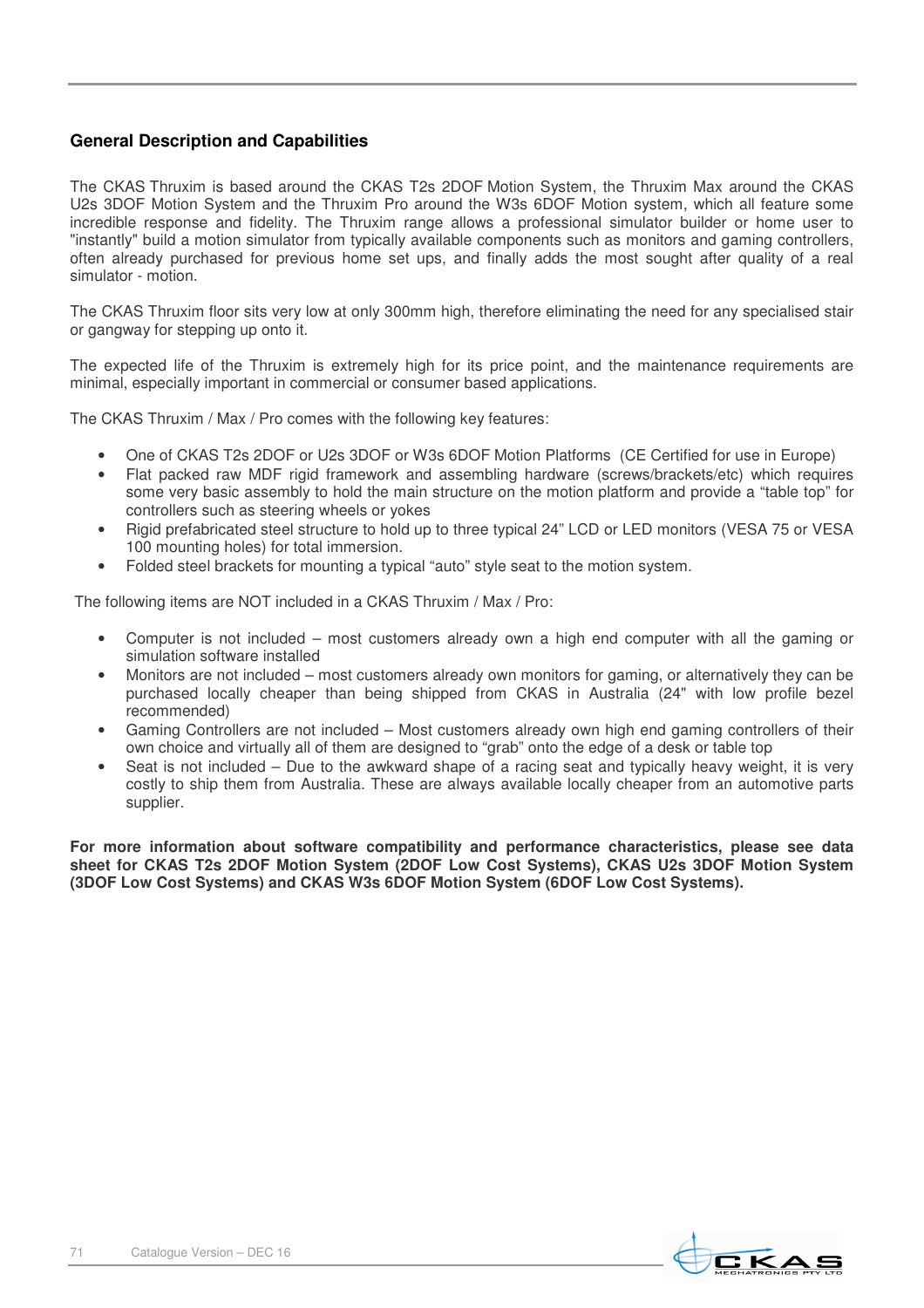## **General Specifications General Specification General** Specification **CENET CONSISTENT CONSISTENT CONSISTENT**

| <b>Product Name</b>        | <b>CKAS Thruxim</b>                                                                                                                                                                   | <b>CKAS Thruxim Max</b>                                          | <b>CKAS Thruxim Pro</b>                                   |
|----------------------------|---------------------------------------------------------------------------------------------------------------------------------------------------------------------------------------|------------------------------------------------------------------|-----------------------------------------------------------|
| <b>Product Code</b>        | <b>THRUX</b>                                                                                                                                                                          | <b>THRUXMAX</b>                                                  | <b>TRHUXPRO</b>                                           |
| <b>Product Number</b>      | 15.0001.11                                                                                                                                                                            | 15.0002.11                                                       | 15.0003.11                                                |
| <b>Product Description</b> | Small Scale 2 degree of<br>freedom Simulation<br>Platform                                                                                                                             | Small Scale 3 degree of<br>freedom Simulation<br><b>Platform</b> | Small Scale 6 degree of<br>freedom Simulation<br>Platform |
| Harmonization Code (HS)    | Electrical machines and apparatus, having individual functions, not specified<br>or included anywhere. Typical numbers include: 854370 or 854380 or<br>8543.70.96.50 or 8543.70.90.99 |                                                                  |                                                           |

## **Mechanical Specifications**

| Framework material                | Raw Flat Packed Pre-cut Medium Density Fibre Board (MDF)              |                                                  |                                           |
|-----------------------------------|-----------------------------------------------------------------------|--------------------------------------------------|-------------------------------------------|
| Visual System Architecture        | Powder Coated Triple Monitor Support Mild Steel Prefabricated Bracket |                                                  |                                           |
| Visual Field of View (w monitors) | 115° Horizontal x 24° Vertical (at the design eye point)              |                                                  |                                           |
| <b>Seating Architecture</b>       | Powder Coated Pre-folded Generic Seat Rail Brackets                   |                                                  |                                           |
| Motion System Adaptability        | CKAS T <sub>2s</sub> 2DOF<br>Motion System (T2sMP)                    | CKAS U2s 3DOF<br><b>Motion System</b><br>(U2sMP) | CKAS W3s 6DOF<br>Motion System<br>(W3sMP) |
| Nominal Width (with monitors)     | 1575 mm (62.0")                                                       |                                                  |                                           |
| Nominal Length (with seat)        | 1500 mm (59.1")                                                       |                                                  |                                           |
| Nominal Height (with monitors)    | 1373 mm (54.1")                                                       |                                                  |                                           |
| Approx unit weight                | 115 kg (254 lb)                                                       | 165 kg (364 lb)                                  | 235 kg (518 lb)                           |
| <b>Anchoring Specification</b>    | Not required for this simulation platform                             |                                                  |                                           |

## **Performance Specifications**

| Available User Payload           | 190 kg (420lb) includes all user mounted<br>equipment and persons | 270 kg (600lb) includes<br>all user mounted<br>equipment and persons |
|----------------------------------|-------------------------------------------------------------------|----------------------------------------------------------------------|
| Available User Moment of Inertia | 60 kg.m <sup>2</sup> (1,420 lb.ft <sup>2</sup> )                  | 100 kg.m <sup>2</sup> (2,370 lb.ft <sup>2</sup> )                    |
| Payload CG horizontal offset     | Less than 50mm from Centroid of Flying Platform                   |                                                                      |
| Payload CG Vertical offset       | Less than 600mm high from top of Flying Platform                  |                                                                      |

For more information about performance characteristics, please see data sheet for CKAS T2s 2DOF Motion System (2DOF Low Cost Systems), CKAS U2s 3DOF Motion System (3DOF Low Cost Systems) and CKAS W3s 6DOF Motion System (6DOF Low Cost Systems).

## **Electrical Specifications**

For more information about electrical characteristics, please see data sheet for CKAS T2s 2DOF Motion System (2DOF Low Cost Systems), CKAS U2s 3DOF Motion System (3DOF Low Cost Systems) and CKAS W3s 6DOF Motion System (6DOF Low Cost Systems).

## **Software Specifications**

For more information about software compatibility, please see data sheet for CKAS T2s 2DOF Motion System (2DOF Low Cost Systems), CKAS U2s 3DOF Motion System (3DOF Low Cost Systems) and CKAS W3s 6DOF Motion System (6DOF Low Cost Systems).